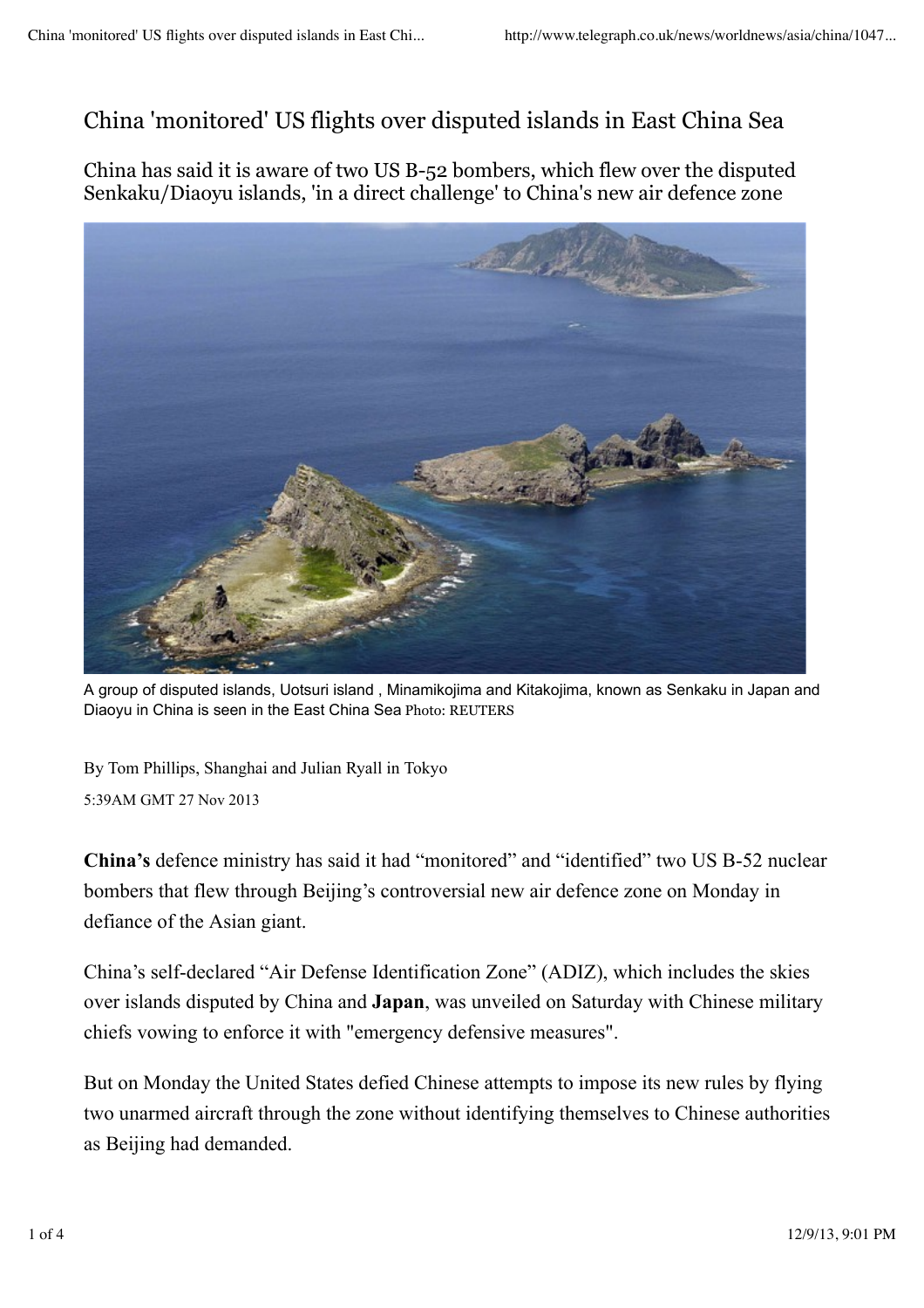A Whitehouse spokesman labelled China's move, which has also been condemned by South Korea and Japan, as "unnecessarily inflammatory".

There was limited immediate reaction from the Chinese government on Wednesday after Monday's US flights were reported.

In a brief statement, Geng Yansheng, a military spokesperson said: "The Chinese air force monitored the entire course and identified [the aircraft] in a timely way, ascertaining that they were US aircraft."

"The Chinese side has the ability to effectively manage and control the relevant airspace," the statement added.

But Sun Zhe, the head of the Centre for US-China Relations at Beijing's prestigious Tsinghua University, condemned Monday's flights as an "open provocation from the US" that had been deliberately designed to "embarrass" China's leaders.

"The US' provocation threatens to turn the conflict between China and Japan into a conflict between China and the US," Prof Sun told The Telegraph, predicting that further "provocations" would compel China to "strike back" so as not to appear weak at home or abroad.

Professor Zhang Liangui, from the Communist Party School's International Strategic Studies centre in Beijing, also described the flights as a "provocation to China" but declined to speculate over Beijing's likely response.

"The US and Japan have no reason to criticize China on this matter," he said. "The US really shouldn't get involved."

Stephanie Kleine-Ahlbrandt, the Asia-Pacific Director at the US Institute of Peace, said she believed Beijing had "probably miscalculated the level of push-back" from Washington.

"I don't think they were doing it with a view to involving the US," she said, describing "consistent" and long-standing Chinese attempts to assert control over the East China Sea.

Kleine-Ahlbrandt warned that an almost total lack of effective communication channels between Japan and China meant there were now "many different scenarios" in which the ADIZ could cause the simmering dispute to escalate.

"An aerial encounter carries a much higher risk for incident than a maritime skirmish. That is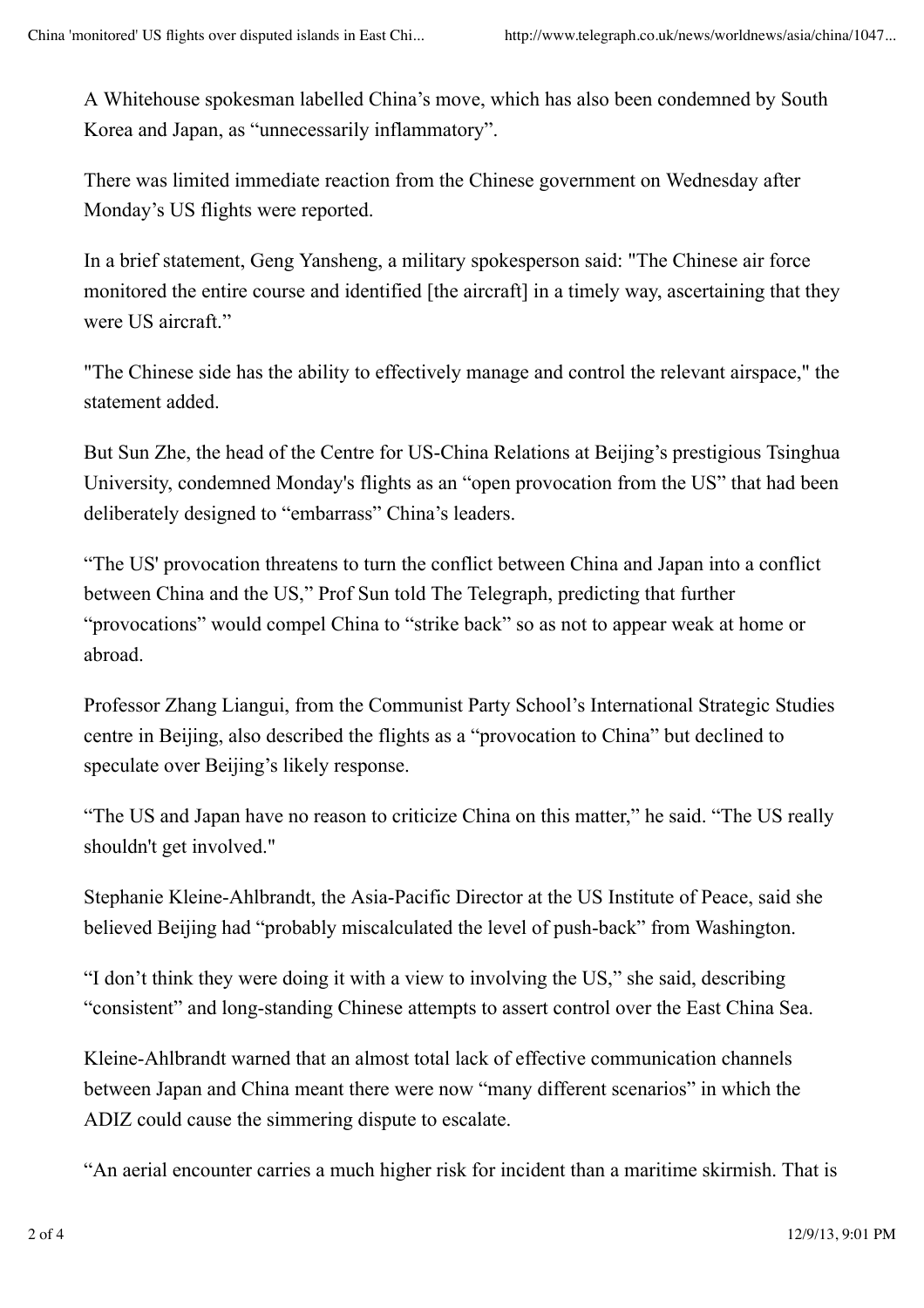just the reality. If you are dealing with aerial incursions... mistakes can happen instantaneously."

"The risk is not of a deliberate full-scale war between China and Japan so much as an incident ranging from miscalculation to a certain actor taking it too far to an accident that is badly handled and how that could spin out of control," Kleine-Ahlbrandt added.

China and Japan have long been at loggerheads over the islands, referred to as the Senkaku by Tokyo and the Diaoyu by Beijing.

But under Xi Jinping, who has been president since March, Beijing appears to be taking a much tougher line.

"He has consolidated power much more quickly than other leaders and in foreign policy China is more pro-actively pursuing the protection of what they see as their vital interests in the region and beyond the region," said Kleine-Ahlbrandt.

"So you are seeing a bolder approach to foreign policy than I think many had expected from Xi in his first year which is not only limited to the region but you are seeing it in other places as well from the Middle East to Africa to Myanmar and the like."

Professor Zhang, from the Party School, admitted the ADIZ had been intended to "emphasise China's stance" over the disputed islands.

Concerns over what some see as China's increasingly aggressive stance in the region grew further on Tuesday as Beijing's only aircraft carrier, the Liaoning, was deployed to the South China Sea alongside two missile destroyers and two missile frigates. State media claimed it was on a "scientific and training mission" to the region, where Beijing is also locked in acrimonious territorial disputes.

Meanwhile a US Navy carrier battle group began joining up with a flotilla of Japanese warships off Okinawa in the second significant show of force to China this week.

Just hours after the two B-52 bombers challenged Beijing's ADIZ, the USS George Washington and its associated battle group was preparing to start exercises with vessels of Japan's Maritime Self-Defence Forces.

The joint manoeuvres - which will simulate a response to a theoretical attack on Japanese territory by an unnamed enemy - will include fighter aircraft, long-range patrol aircraft and